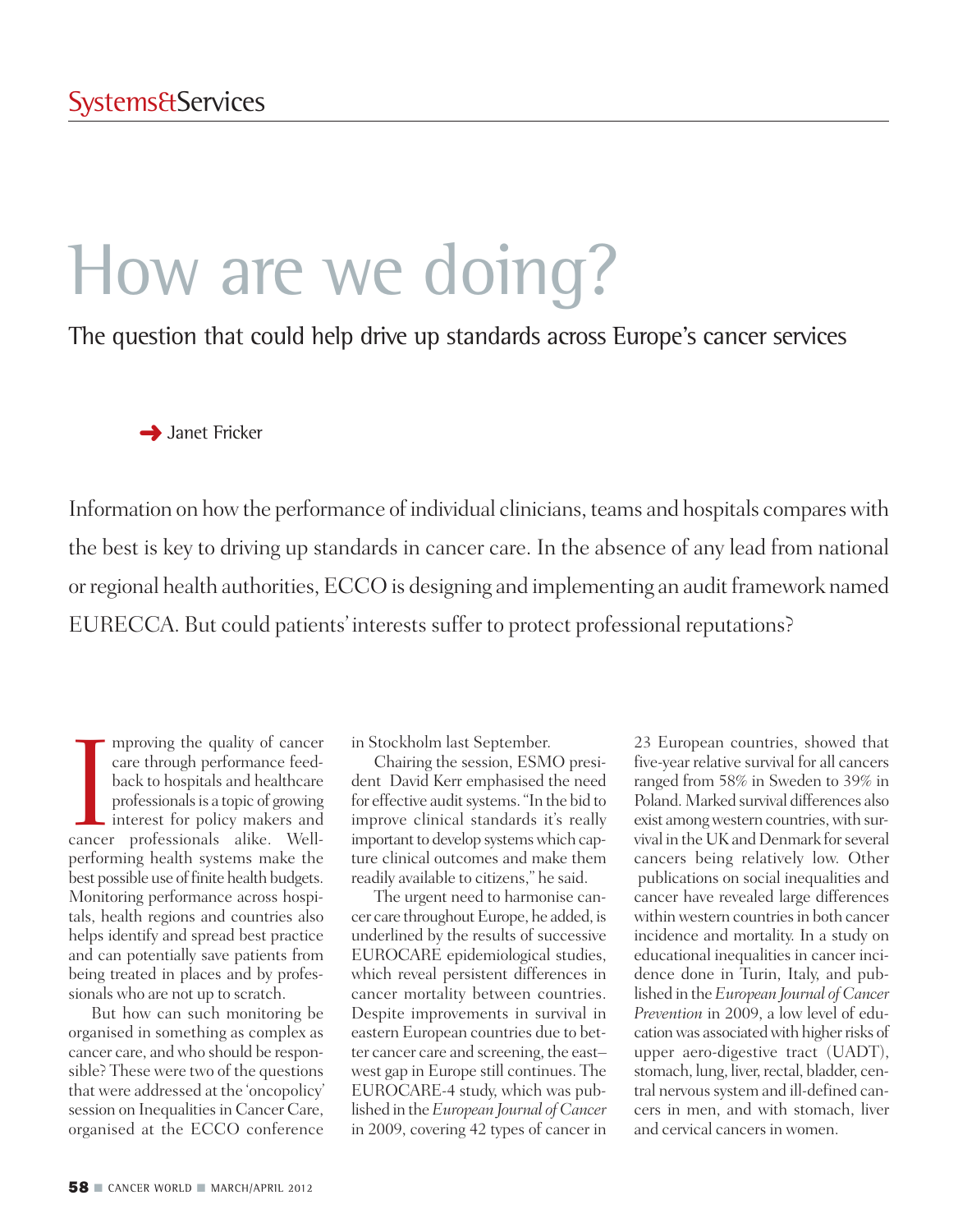

#### THE ROOTS OF INEQUITY

In the key note presentation, Kathy Redmond, editor of *Cancer World*, took a closer look at some of the factors that contribute to such variations in incidence and outcomes. Differences in the level of public investment in health care (total health expenditure as a share of the country's GDP), the technology available (such as number of MRI machines), accessto specialist doctors and nurses, the number of hospital beds available and reimbursement systems all play a role. "The way cancer services are organised has a huge influence on patient outcomes and has the power to determine whether people live or die," she said.

Redmond referred to the OECD's draft report '*What Explains Differences in Cancer Survival Rates?'* which was published in 2011. Based on extensive data gathering and analysis, together with questionnaires and interviews covering many cancers and countries, the OECD report concluded that around 50% of differences in survival rates can be explained by financial resources (such as access to drugs,

number of oncologists, number of comprehensive cancer centres), 33% by process quality (i.e. whether populations have access to services such as cancer prevention, early detection and evidence-based cancer care) and 17% by governance – ensuring the whole system functions as well as possible. Drawing up national cancer control plans, introducing cancer-specific targets with timeframes, developing networks for service delivery, setting in place quality assurance mechanisms and monitoring progress, said Redmond, are all essential aspects of good governance.

"The way cancer services are organised has the power to determine whether people live or die "

LLUSTRATION: FRED VAN DEELEN, WWW.ORGANISART.CO.UK ILLUSTRATION: FRED VAN DEELEN, WWW.ORGANISART.CO.UK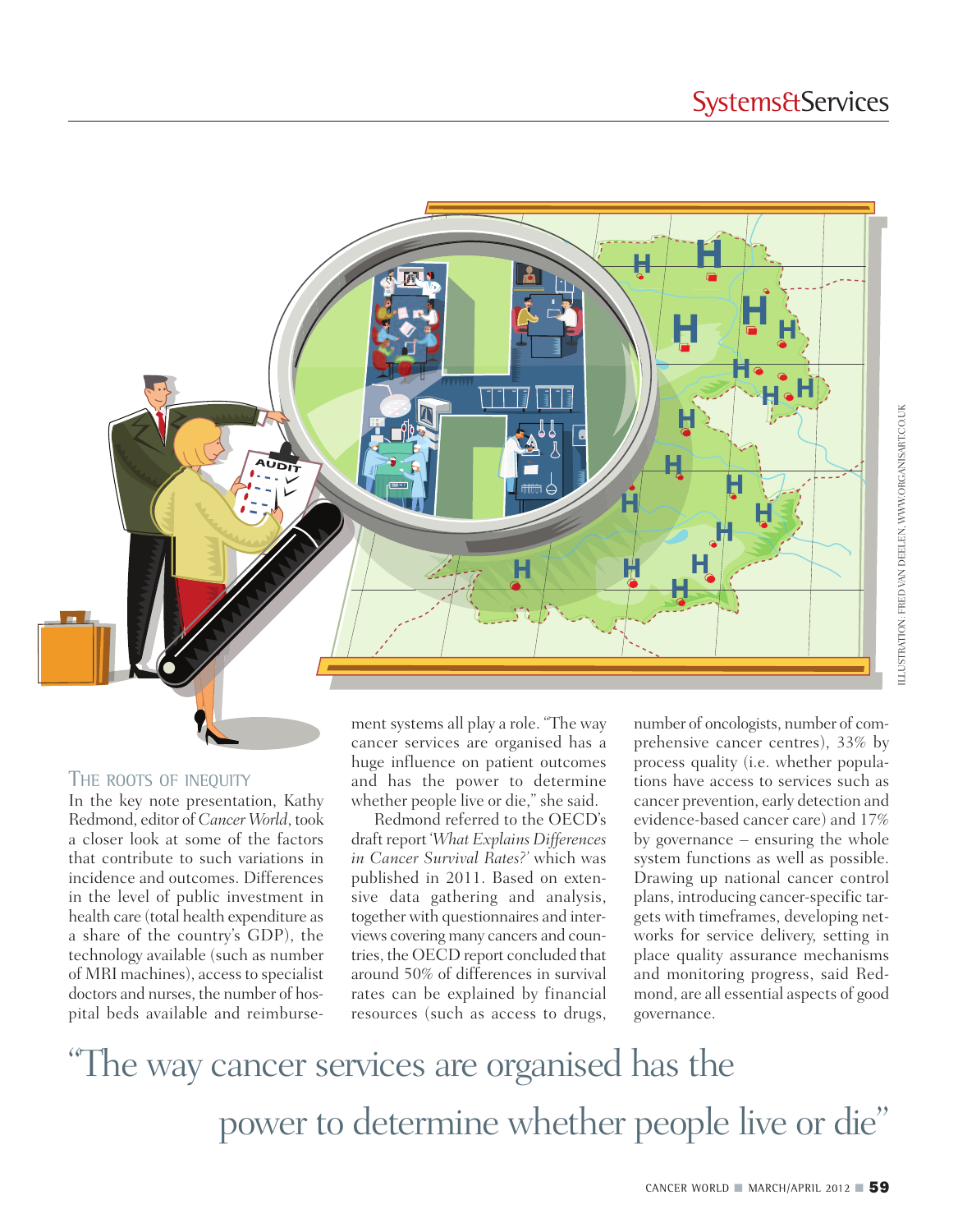## "Health professionals and policy makers can use the audit results to identify trends and plan improvements "

#### THE ONTARIO EXAMPLE

The Cancer System Quality Index (CSQI) developed and used in Ontario, Canada, offers a prime example of how good governance initiatives can improve service delivery by setting standards for care and measuring their implementation, said Redmond. Launched in 2005 by the Cancer Quality Council of Ontario (CQCO) – a quasi-independent body with a mandate to monitor and report publicly on cancer system

performance – in partnershipwith Cancer Care Ontario (CCO) – a public (provincial) agency responsible for continually improving cancer services – CSQI now undertakes an annual audit reviewing the province's progress against cancer.

The audit reports on 36 evidencebased quality measures covering every aspect of cancer care from prevention to end-of-life issues. Measurements include the percentage of liver and pan-



Patients in Ontario view performance data telling them how safe, effective, accessible, responsive, efficient, equitable and integrated their cancer services are (www.csqi.on.ca/ click on 'Quality Dimensions'). Many of these are available on a hospital by hospital basis. The example here shows what percentage of head and neck cancer patients treated with a radical course of radiotherapy have access to the gold standard intensity-modulated radiotherapy (IMRT) at each cancer centre

creatic cancer patientswhose surgery is done at designated referral centres, the percentage of patients who have their care discussed at multidisciplinary case conferences, and the percentage of patients undergoing a radical course of radiotherapy who receive the gold standard intensity modulated radiation therapy. Other aspects covered by the audit include waiting times between cancer surgery and adjuvant chemotherapy, the percentage of patients treated according to guidelines, and patient satisfaction with care, including their satisfaction with the emotional support offered by healthcare professionals, continuity of care and respect for their preferences.

Health professionals, cancer organisations, planners and policy makers can use the web-based CSQI audit results to identify cancer trends and plan improvements to the service. A significant rise in the proportion of lung cancer patients being screened for symptoms using the Edmonton Symptom Assessment System (a screening tool rating the severity of nine symptoms commonly experienced by cancer patients) is one example of an improvement that has been directly attributed to the CSQI. In 2008, when CSQIfirst began reporting on the use of ESAS, 43% of lung cancer patients were screened using the tool, but two years later this had climbed to almost 60%, with some cancer centres reporting that over 85% of patients had been screened. "The CSQI process helped highlight the value that patients place on the ESAS screening tool as a crucial component of their care," explained a representative of CSQI later to *Cancer World*.

#### **USE OF INTENSITY-MODULATED RADIOTHERAPY**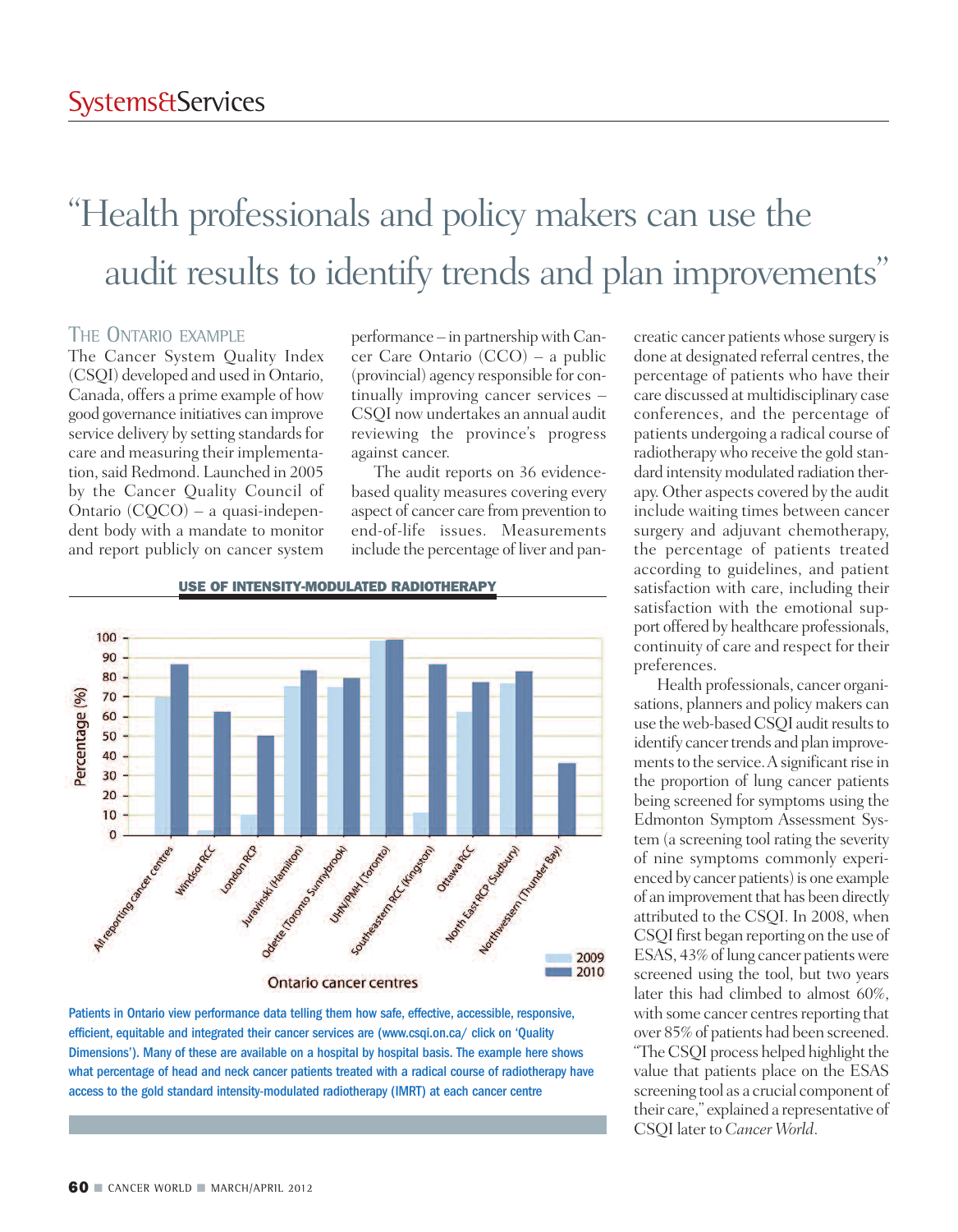The variability of cancer incidence and mortality within and across European countries shows there is an urgent need for governments on this side of the Atlantic to follow the Ontario example, and establish clearly defined standards of care for cancer patients and then monitor and improve their delivery, Redmond argued.

#### EURECCA – A NEW QUALITY FRAMEWORK

In the absence of the sort of public initiatives represented by the CSQI audit in Ontario, issues of audit and quality improvement in Europe have so far been largely left up to professional organisations. Bodies like EUSOMA and EMBT have introduced quality improvement initiatives in their respective fields of breast cancer care and blood and marrow transplantation, while the Organisation of European Cancer Institutes has implemented an accreditation scheme for cancer centres, with a commitment to continuous improvement among the assessment criteria. Now ECCO itself is introducing a new quality framework, EURECCA (European Registration of Cancer Care), which is kicking off with some core countries, focusing on care of colorectal cancer patients.

Speaking in the panel discussion, Cornelius van de Velde, president of ECCO, and a cancer surgeon at Leiden University Medical Centre,

in the Netherlands, described how EURECCA will work, and outlined ECCO's plans to develop it into an infrastructure where every cancer treatment centre across Europe can upload

information about tumour characteristics, treatments, and patient outcomes onto a single site.

"The aim is to first identify best practice, and then use thisinformation to shape guidelines that can spread the word throughout Europe. The approach can also provide performance feedback to individual centres," explained van de Velde, speaking later to *Cancer World*.

By inputting data on the treatment and outcomes of multiple patients from

centres across Europe, EURECCA should make it possible to tease out the approaches associated with the best overall survival statistics and least side-effects. Data from large numbers of patients would allow comparisons of 'like with like'. "It's only then that you can establish that the differences observed are due to treatments or techniques rather than confounding factors such as the

age, gender or comorbidities of patients," said van de Velde.

Nine independently founded, up and running, national colorectal audit registers have already committed to participating in EURECCA (see table).

#### A TRACK RECORD OF **IMPROVEMENTS**

These established systems offer an insight into the enormous gains that can be achieved through audit. Take the example of Denmark – after the introduction of a national colorectal cancer database in 1994, the five-year overall survival for rectal cancer rose from

37% of patientsin 1994 to 51% in 2006. A similar story emerges with the Norwegian colorectal cancer registry, where five-year survival for colorectal cancer patients increased after its launch in 1993, from  $55\%$  to  $71\%$ . If EURECCA is to

succeed in its aim to roll out the audit framework to address other solid tumour types, additional registries will need to be developed for instance in

breast, oesophageal and gastric cancers. The framework will be multidisciplinary, including information not just on surgery but also on medical and radiation oncology. In addition to showing overall survival statistics, the system could also flag up specific complications of surgery or sideeffects associated with drug treatments. "Cancer is like a war situation  $\ddot{\tilde{z}}$ – not only do many people die from  $\frac{1}{2}$ the disease, but survivors experience enormous suffering. All these data  $\exists$ 

# "Established systems offer an insight into the enormous gains that can be achieved through audit"